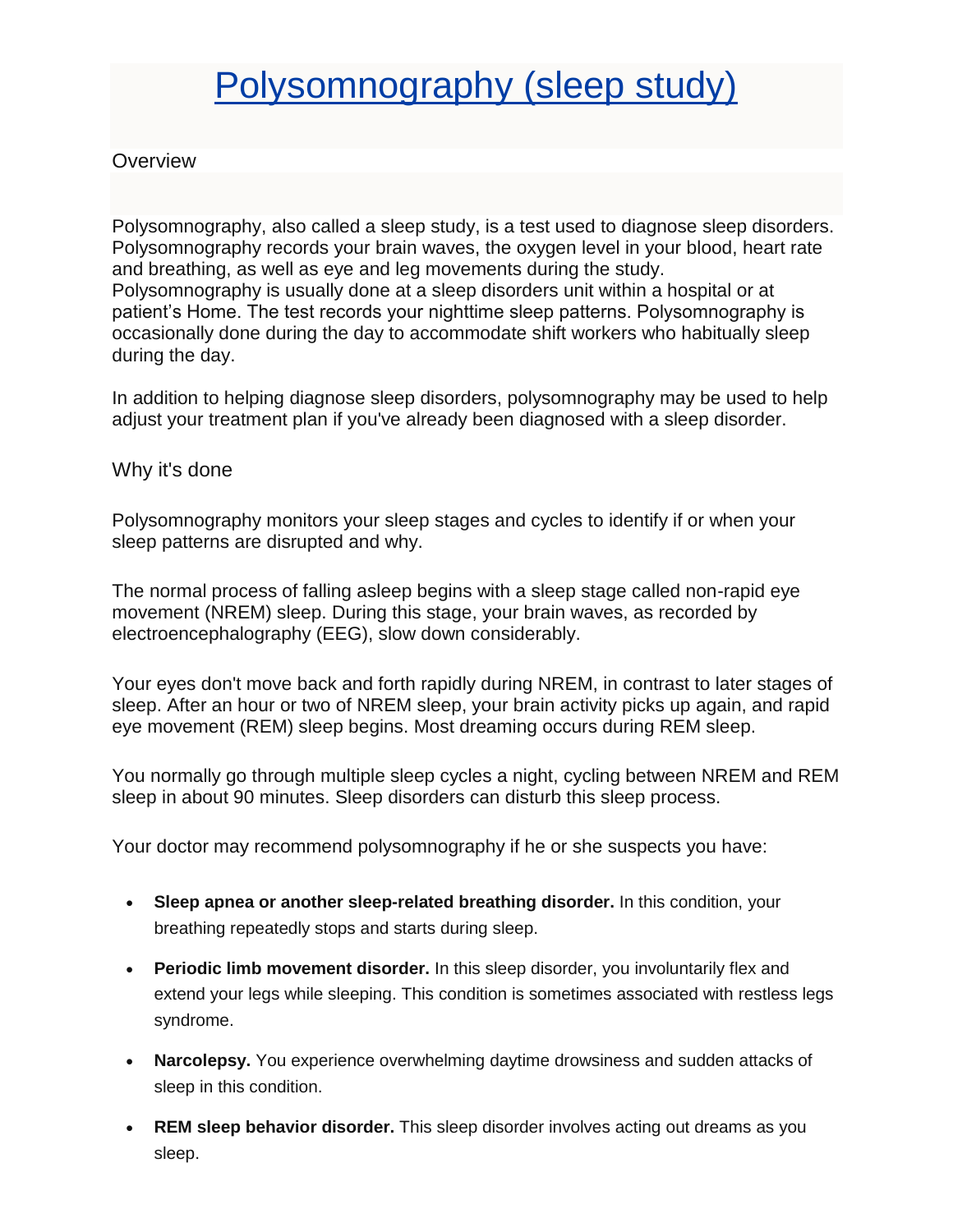- **Unusual behaviors during sleep.** Your doctor may perform this test if you do unusual activities during sleep, such as walking, moving around a lot or rhythmic movements.
- **Unexplained chronic insomnia.** If you consistently have trouble falling asleep or staying asleep, your doctor may recommend polysomnography.

## **Risks**

Polysomnography is a noninvasive, painless test.

#### How you prepare

You may be advised to avoid drinks or food containing alcohol or caffeine during the afternoon and evening before polysomnography. Alcohol and caffeine can change your sleep patterns, and they may make symptoms of some sleep disorders worse.

Napping in the afternoon before a sleep study is discouraged. You'll usually be asked to bath or shower before your sleep study. But don't put on lotions, gels, colognes or makeup before the test, as these can interfere with the use of the electrodes.

What you can expect

#### *During polysomnography*

You arrive at the sleep center in the evening for polysomnography and stay overnight. You may bring items you use for your bedtime routine, and you can sleep in your own nightclothes.

The room where polysomnography is done is similar to a hotel room, and it's dark and quiet during the test. You won't share the room with anyone else. Each room has its own bathroom.

The sleeping area will typically have a low-light video camera, so the polysomnography technologists monitoring you can see what's happening in the room when the lights are out. It also has an audio system, so they can talk to you and hear you from their monitoring area outside the room.

After you get ready for bed, one of the technologists will place sensors on your scalp, temples, chest and legs using a mild adhesive, such as glue or tape. The sensors are connected by wires to a computer, but the wires are long enough to let you move around in bed. A small clip also is placed on your finger or ear to monitor the level of oxygen in your blood.

While you sleep, a technologist monitors your:

- Brain waves
- Eye movements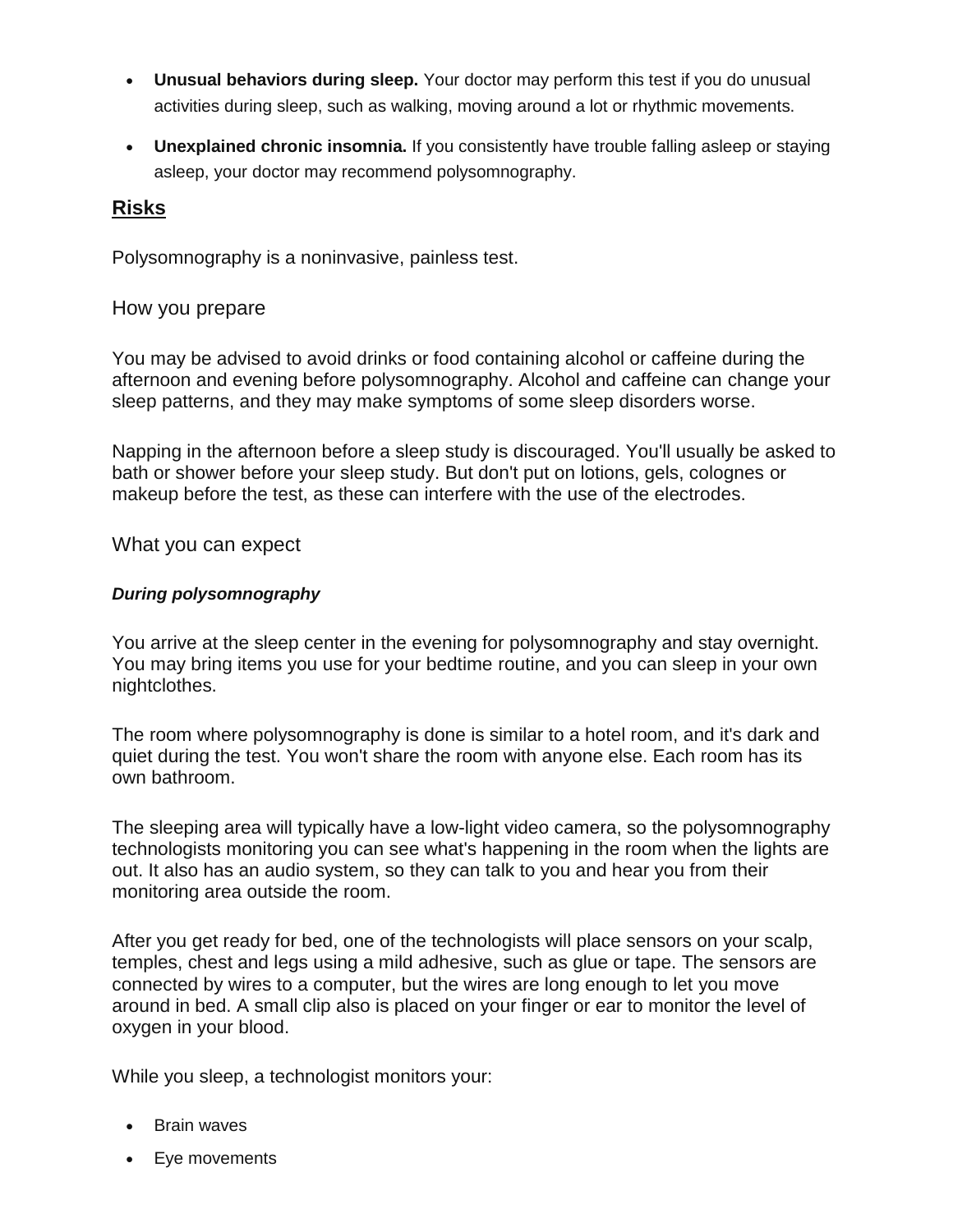- Heart rate
- Breathing pattern
- Blood oxygen level
- Body position
- Chest and abdominal movement
- Limb movement
- Snoring and other noise you may make as you sleep

Polysomnography technologists monitor you throughout the night. If you need assistance, you can talk to them through the monitoring equipment. They can come into the room to detach the wires if you need to get up during the night.

During the study, the technologist may have you try a positive airway pressure (PAP) machine for sleep apnea. This is a device that consists of a tight-sealing nosepiece through which a gentle stream of air is delivered to enhance your breathing.

Continuous positive airway pressure (CPAP) is one type of PAP machine. CPAP devices deliver a constant stream of air that keeps the airway passages open while you sleep.

For some people, bi-level positive airway pressure (BiPAP) machines may be a more comfortable choice. These devices deliver more pressure while you're breathing in, and lower pressure when you exhale.

You may have the opportunity to try on a PAP device before the sleep study begins so that you are not surprised by it if the technologist suggests you try the device later in the night. If necessary, oxygen also may be used during the study to bolster your breathing.

Although you probably won't fall asleep as easily or sleep as well at the sleep center as you do at home, this usually doesn't affect the test results. A full night's sleep isn't required to obtain accurate polysomnography results.

#### *After polysomnography*

In the morning, the sensors are removed, and you may leave the sleep center. You're given an appointment for a follow-up visit with the doctor who recommended the test. You can return to your usual activities after polysomnography

#### Results

The measurements recorded during polysomnography provide a great deal of information about your sleep patterns. For example:

• **Brain waves and eye movements** during sleep can help your health care team assess your sleep stages and identify disruptions in the stages that may occur due to sleep disorders such as narcolepsy and REM sleep behavior disorder.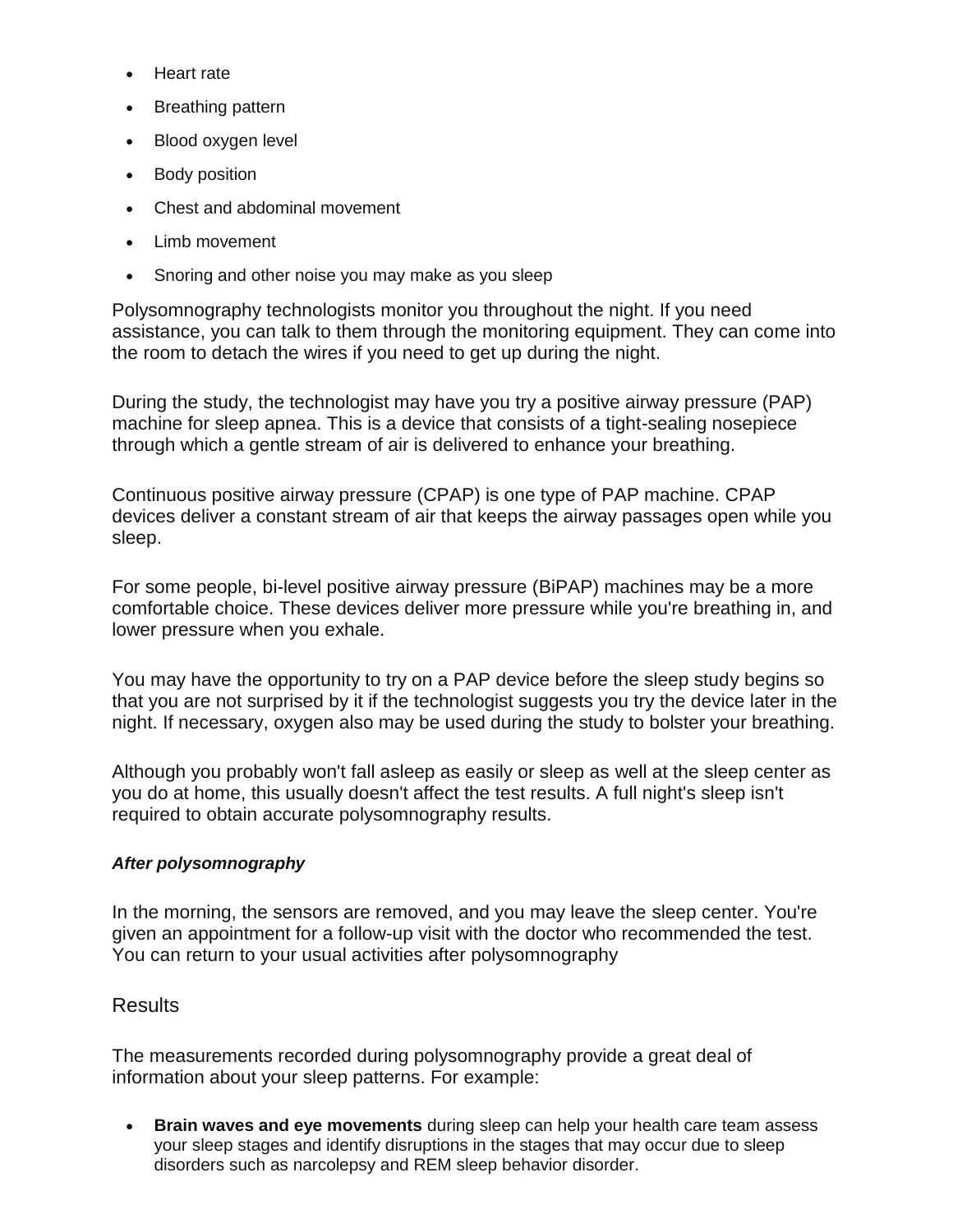- **Heart and breathing rate changes and changes in blood oxygen** that are abnormal during sleep may suggest sleep apnea.
- **Correct settings for PAP or oxygen** in case your doctor would like to prescribe these for home use.
- **Frequent leg movements** that disrupt your sleep may indicate periodic limb movement disorder.
- **Unusual movements or behaviors during sleep** may be signs of REM sleep behavior disorder or another sleep disorder.

The information gathered during polysomnography is evaluated first by a polysomnography technologist, who uses the data to chart your sleep stages and cycles. Then that information is reviewed by your sleep center doctor.

At a follow-up appointment, your doctor reviews the results with you. Based on the data gathered, your doctor will discuss any treatment or further evaluation that you may need.

## Clinical trials

Respitech [Clinic studies](https://www.mayo.edu/research/clinical-trials/search-results?studySiteStatusesGrouped=Open/Status%20Unknown&pocId=PRC-20394863) testing new treatments, interventions and tests as a means to prevent, detect, treat or manage this disease.